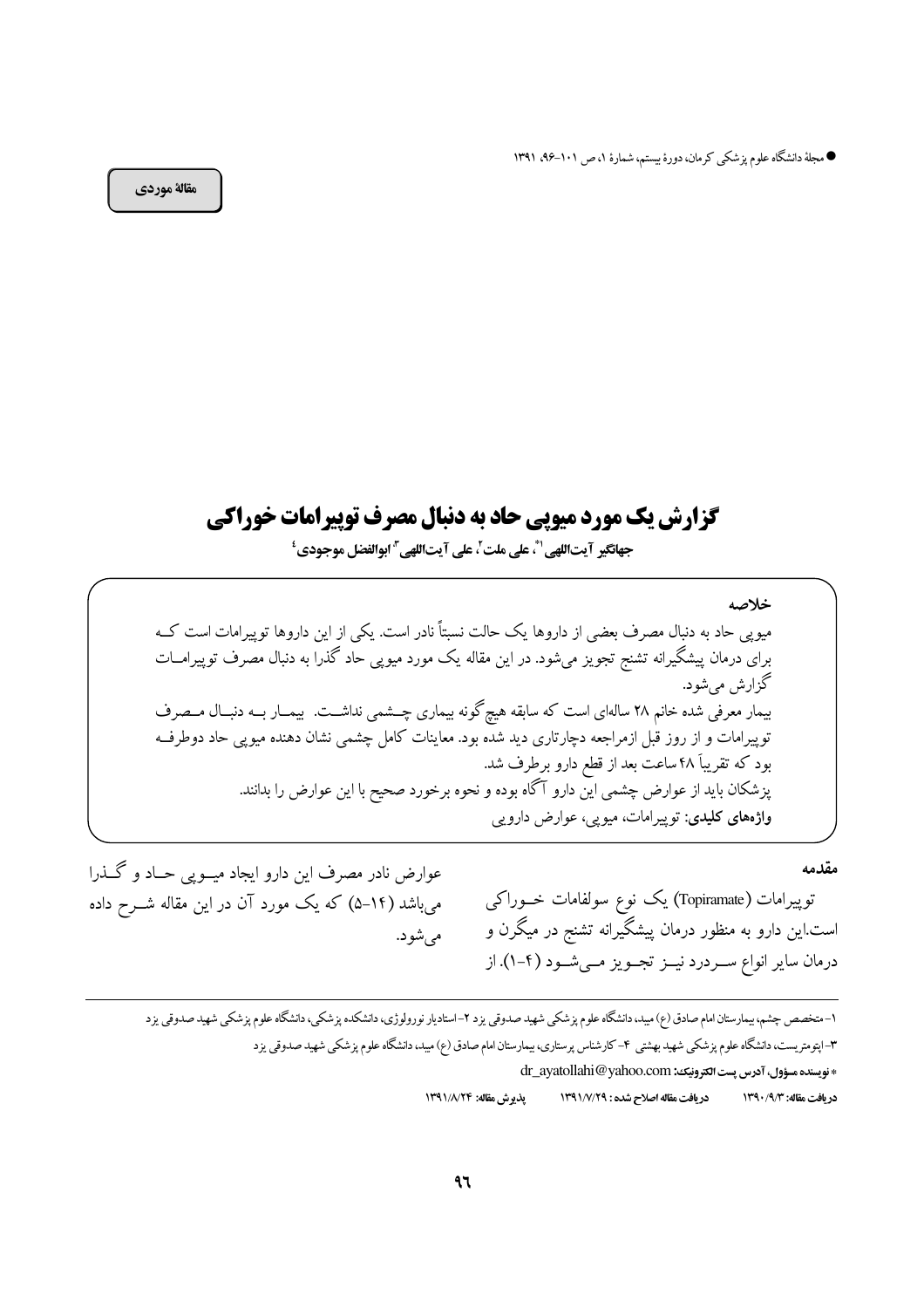دورهُ»بيستم، شمارهٔ ا

گزارش مورد

خانم جوان ۲۸ سالهای بــه دلیــل تــاری دیــد دو چــشم مراجعه نمود، به گفته بیمار تاری دید از روز گذشته به طور ناگهانی شروع شده بود به نحوی که دید دور وی مختل امــا دید نزدیک تغییری نکرده بود. بیمار سابقه بیماری چــشمې نداشت و هیچ گاه از عینک نیزاستفاده نکرده بود. یک سال قبل ازاین عارضه در معاینه چشم انجام شده برای گواهینامــه رانندگی، دید هردو چشم ۱۰/۱۰ و فاقــد عیــب انکــساری گزارش شده بود. تنها نکته مثبت در سابقه بیمــار ابــتلا بــه تشنج از کودکی بود. یــک هفتــه قبــل از مراجعــه قـــرص توپیرامات ۵۰ میلی گرمی صبح و شب برای بیمــار تجــویز شده و سایر داروهای وی قطع شده بود.

در معاینه، دید هر چشم در حد شمارش انگشتان بود. در معاينه سگمان قدامي با اسليت لامــب عمــق اطــاق قـــدامي كاهش يافته ولي ساير معاينات (از جمله معاينــه فونــدوس) در حدود طبیعی بود. فــشار داخــل چــشمی دو طــرف ۱۲ میلی،متر جیوه و طبیعی بسود. واکسنش مردمکسی دو چسشم طبیعی و مارکوس گان وجود نداشت. بــا اســتفاده از قطــره سيكلو ينتولات ١٪ سايكلورفراكشن (cyclorefraction) انجــام شد. عیب انکساری هر دو چــشم ۸– دیــوپتر بــود و دیــد اصلاح شده در چشم راست به ۹/۱۰ و در چــشم چــپ بــه ۱۰/۱۰ رسید.

با احتمال اینکه میوپی بیمار به دلیل عارضــه دارویــی و یس از مشاوره تلفنی با پزشک اعصاب داروی توییرامــات قطع شد و آزمایش قند خون ناشتا نیز درخواسـت شــد. دو روز بعد بیمار مجدداً مراجعه کرد، جواب آزمایش قند خون طبیعی بود. معاینات کامل چشم طبیعی و دید هــر دو چــشم ۱۰/۱۰ و میویی بیمار برطرف شده بود.

ىحث میوپی حاد اکتسابی یک پدیــده نــسبتا نــادر در چــشم یز شکی است که علل آن عبارتند از:

- علل مربوط به عدسی چشم مانند Ectopia lentis همراه با در رفتگی قدامی عدسی (۱۵،۱۶).
- بیماریهای سیستمیک: مانند دیابـت قنــدی (۱۷) و هرعلتی که باعث تغییــرات اســموتیک در عدســی شود مانند اسهال شدید (۱۸). ادم آنژیونروتیک نیــز بهعنوان یک علت نادر گزارش شده است (۱۹).

• داروها: شایع ترین علت میوپی حاد اکتسابی داروهـا هستند. مهمّترین گروه داروهای پاراســمپاتومیمتیک بوده که از طریق اسپاسم عضله مژگانی باعث میوپی همراه با سردرد میشوند. به طور مشخص استفاده از داروهای سیکلوپلژیک، میــویی را در ایــن بیمــاران برطرف مي كند.

سایر داروها عبارتند از مشتقات سولفا، تتراسیکلین، مهار کنندههای کربنیک انیدراز، استروئیدها و هیدروکلروتیازیــد  $(11 - 17)$ 

توپیرامات از مشتقات سولفامات بــوده ومکانیـــسم اثــر اصلی آن فعال کردن کانالهای سدیمی است. تا حدودی نیز خاصــیت مهارکننــدگی کربنیــک انیــدراز دارد. جــذب خوراکی آن سریع بوده و نیمه عمر آن ۲۴ سـاعت اسـت. دفع آن سریع و از طریق ادرار میباشد (۴–۳).

موارد مصرف آن در صــرع، پروفیلاکــسی میگــرن و درمان سایر انواع سردرد، نورالژی تری ژمینــه و اخــتلالات دو قطبي مي باشد (۳۶ و۲۳–۲۶).

مهمترین عوارض چشمی گـزارش شــده میــویی حــاد وگلوکوم حاد زاویه بسته میباشند که با قطع دارو، هر دوی اينها برطرف مي شوند.

در یک بررسی بر روی ۱۱۵ بیمار مبــتلا بــه عــوارض جانبی این دارو، ۸۶ نفر مبتلا به گلوکوم حاد و ۱۷ نفر آنهــا مبتلا به میویی حاد تا ۸/۷۵ دیویتر بودهاند. ۹ بیمار نیز مبــتلا به افيو ژن سو ير اکر وئيدال شده اند (٧). سه فرضیه در مورد نحوه ایجاد میویی پــس از مــصرف توپيرامات مطرح است: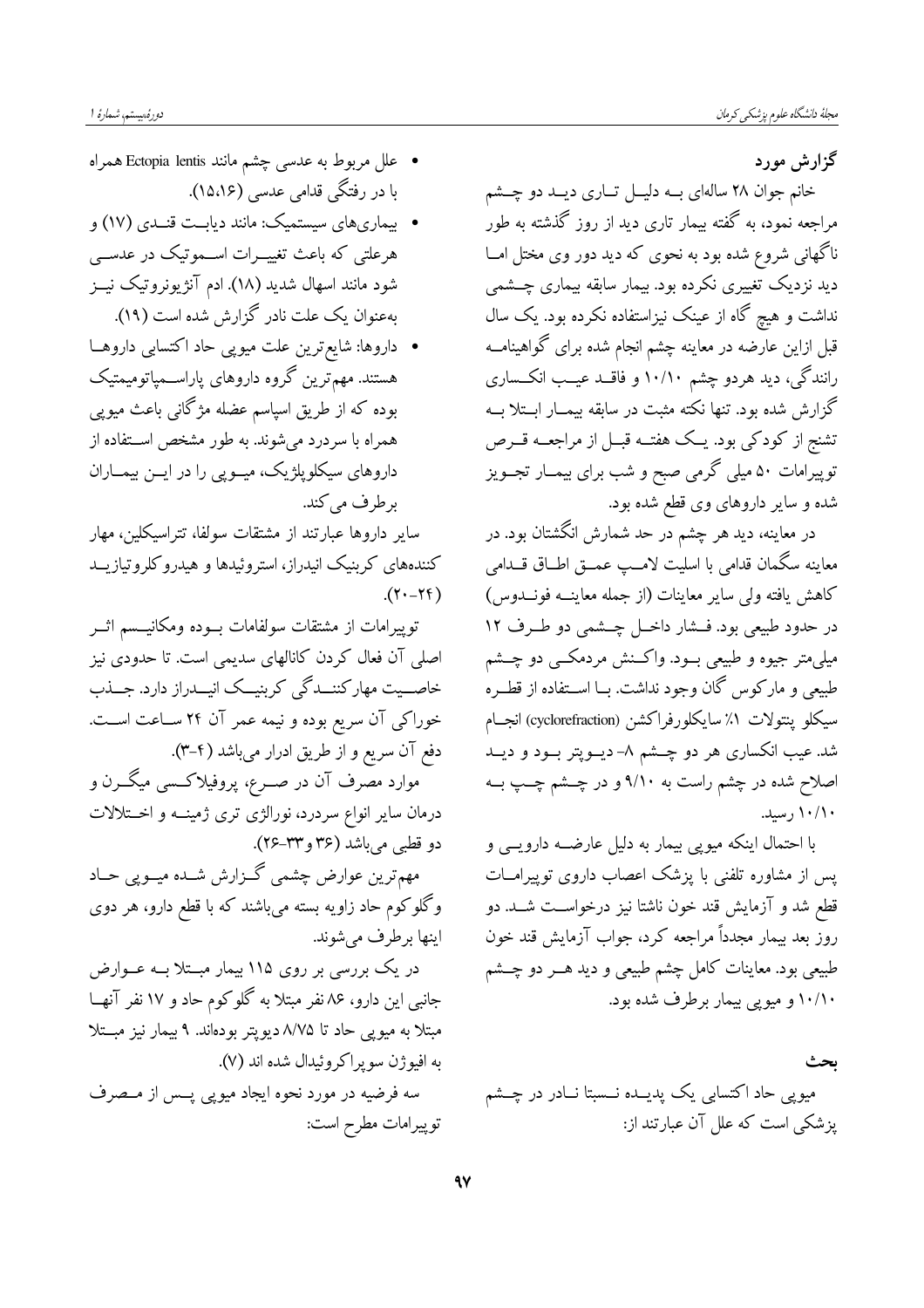نتىحەگىرى هرگاه با بیماری مبتلا به میویی حاد همــراه بــا کــاهش عمق اطاق قدامی و افزایش فشار داخل چشمی مواجه شدیم باید به فکر میویی ناشی از مصرف بعضی از داروهــا باشــیم. یکی از این داروها توپیرامات است. پیشنهاد مــیشــود دارو با حداقل دوز شروع و مقدارآن بــه تـــدريج افــزايش يابــد. معاینات چشم باید به صورت دورمای انجام شود.

بنابراین در هنگام تجویز این دارو پزشکان باید بیمــاران را از عوارض احتمالی آن آگاه کنند. بیماران نیز بایــد هــر گونه اختلال بینایی را سریعاً گزارش دهنــد.اخــتلال بینـــایی باید توسط چشم پزشک بررسی شود. تشخ*یص صح*یح ایــن عوارض و قطع فــوری مــصرف دارو و در صــورت لــزوم استفاده از داروهای کاهش دهنــده فــشار داخــل چــشمی، استروئيدهاى موضعى وسيكلويلژيكها باعث برطرف شدن عوارض مي شود (۳۵،۳۶).

- اسپاسم تطابق: که البته در مورد بیمار مذکور صـدق نمی کند. چون پس از سایکلوپلژی نیز میــوپی بــاقی ماند.
- تغییرات در ساختمان عدسی ناشی از تغییر متابولیسم کلرید ســدیم کــه مــانع از خــروج آب از عدســی و يـــا تغييــــر در اينــــدكس رفركــــشن عدســــى می شو د (۳۶–۳۴).
- ادم جسم مژگانی و در نتیجه افزایش انحنــای ســطح عدسی (۱۵،۳۶).

به نظر میرسد ادم جسم مژگانی و تغییـــرات ثانویـــه در عدسی، منطقی ترین توضیح بــرای میــوپی حــاد ناشــی از توپيرامات باشد. افزايش پروستاگلاندينها به دنبال مــصرف دارو نیز به عنوان عامل ایجاد ادم جسم مژگانی مطرح شــده است (٢۵).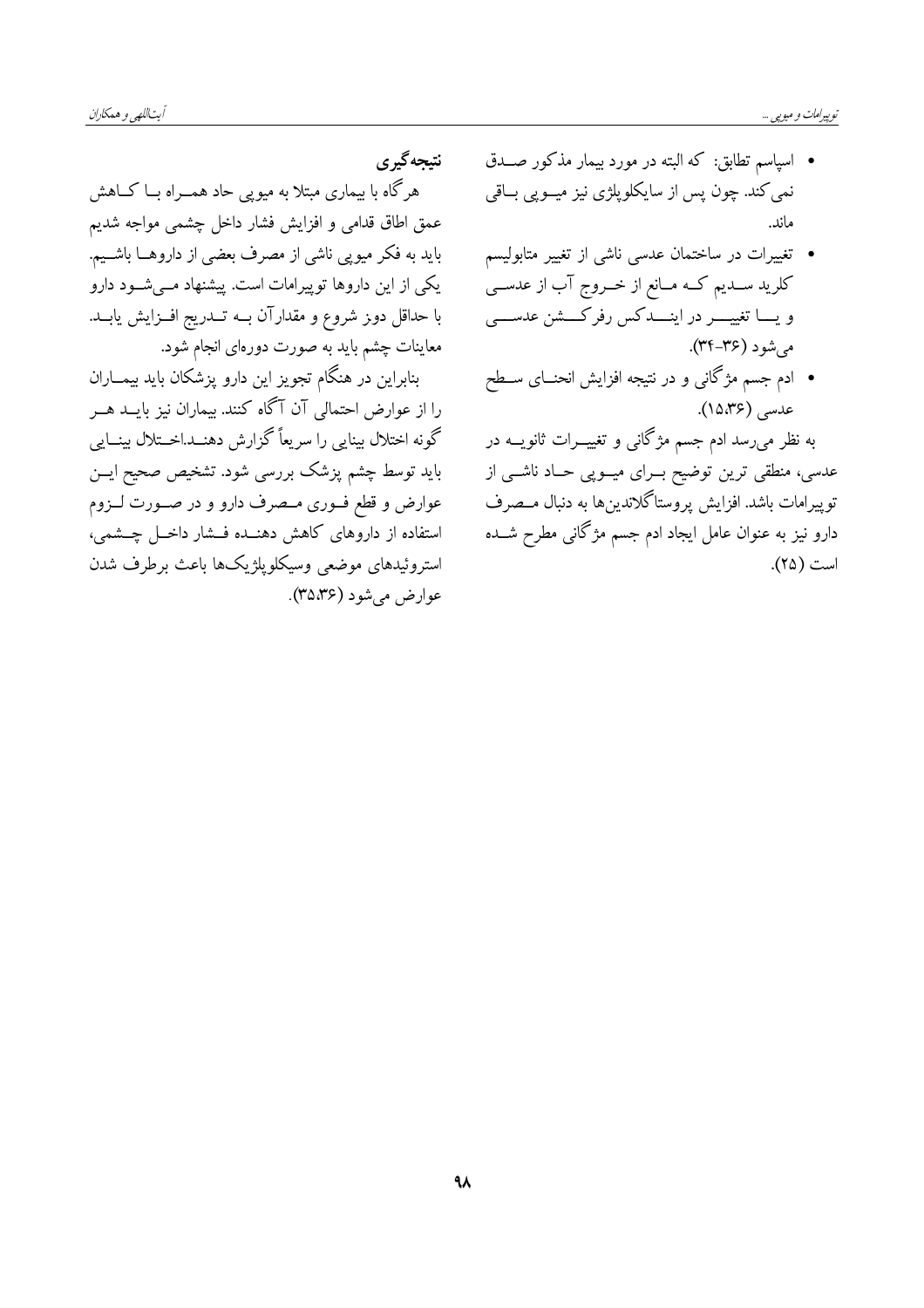# References

- 1. Evans RW, Young WB. Topiramate for headaches. Headache 2001; 41(8): 833-5.
- 2. Mathew NT. Antiepileptic drugs in migraine prevention. Headache 2001; 41(suppl 1): S18-24.
- 3. McNamara J. Pharmacotherapy of Epilepsies, In: Goodman L.S, Gilman A, Brunton L.L (editors), Goodman and Gilman's: The Pharmacological Basis of Therapeutics,  $11<sup>th</sup>$  ed., McGraw-Hill, 2006; pp519-20.
- 4. U.S. Food and Drug Administration. Topomax (topiramate) tablets prescribing Information Available at: http//www. fda.gov/medwatch/SAFETY /2003/ tpamax. pdf. Accessed January 29, 2006 2003.
- 5. Sen HA, O'Halloran HS, Lee WB. Case reports and small case series: topiramateinduced acute myopia and retinal striae. Arch Ophthalmol 2001; 119(5): 775-7.
- 6. Zweifler RM, McKinley B, Duval D. Topiramate-induced myopia. Headache 2002; 42(1): 85-6.
- 7. Fraunfelder FW, Fraunfelder FT, Keates EU. Topiramate-associated acute, bilateral, secondary angle-closure glaucoma. Ophthalmology 2004; 111(1): 109-11.
- 8. Myopia and glaucoma with topiramate. Prescrire Int 2003; 12(64): 61.
- 9. Blumenthal DT. Acute myopia and angleclosure glaucoma induced by topiramate. Neurology 2004; 63(4): 762; author reply 762.
- 10. Craig JE, Ong TJ, Louis DL, Wells JM. Mechanism of topiramate-induced acuteonset myopia and angle closure glaucoma. Am J Ophthalmol 2004; 137(1): 193-5.
- 11. Bhattacharyya KB, Basu S. Acute myopia induced by topiramate: report of a case and review of the literature. Neurol India 2005; 53(1): 108-9.
- 12. Akbarian M.A, Mehrpour M. A Case Report on Topiramate Induced Myopia. Iranian Journal of Pharmacology & Therapeutics IJPT 2004; 3(2): 66-7.
- 13. Sankar PS, Pasquale LR, Grosskreutz CL. Uveal effusion and secondary angle-closure glaucoma associated with topiramate use. Arch Ophthalmol 2001; 119(8): 1210–11.
- 14. Grant WM, Schuman JS. Toxicology of the Eye.  $4^{\text{th}}$  ed., Spring-field, Ill: Charles C Thomas; 1993; pp22-4.
- 15. Jampolsky A, Flom B. Transient myopia associated with anterior displacement of the crystalline lens. Am J Ophthalmol 1953; 36(1): 81-5.
- 16. Kanski JJ. Clinical ophthalmology: A systematic approach.  $6<sup>th</sup>$  ed., 2007;
- 17. Duke-Elder WS. Changes in refraction in diabetes mellitus. Br J Ophthalmol 1925; 9(4): 167-86.
- 18. Bovino JA, Marcus DF. The mechanism of transient myopia induced by sulfonamide therapy. Am J Ophthalmol 1982; 94(1): 99- 102
- 19. Barkan H. Ocular angioneurotic oedema and glaucoma. Am J Opthalmol 1919; 2: 800- 803.
- 20. Li J, Tripathi RC, Tripathi BJ. Drug-induced ocular disorders. Drug Saf 2008; 31(2): 127- 41
- 21. Hook SR, Holladay JT, Prager TC, Goosey JD. Transient myopia induced by sulfonamides. Am J Ophthalmol 1986; 101(4): 495-6.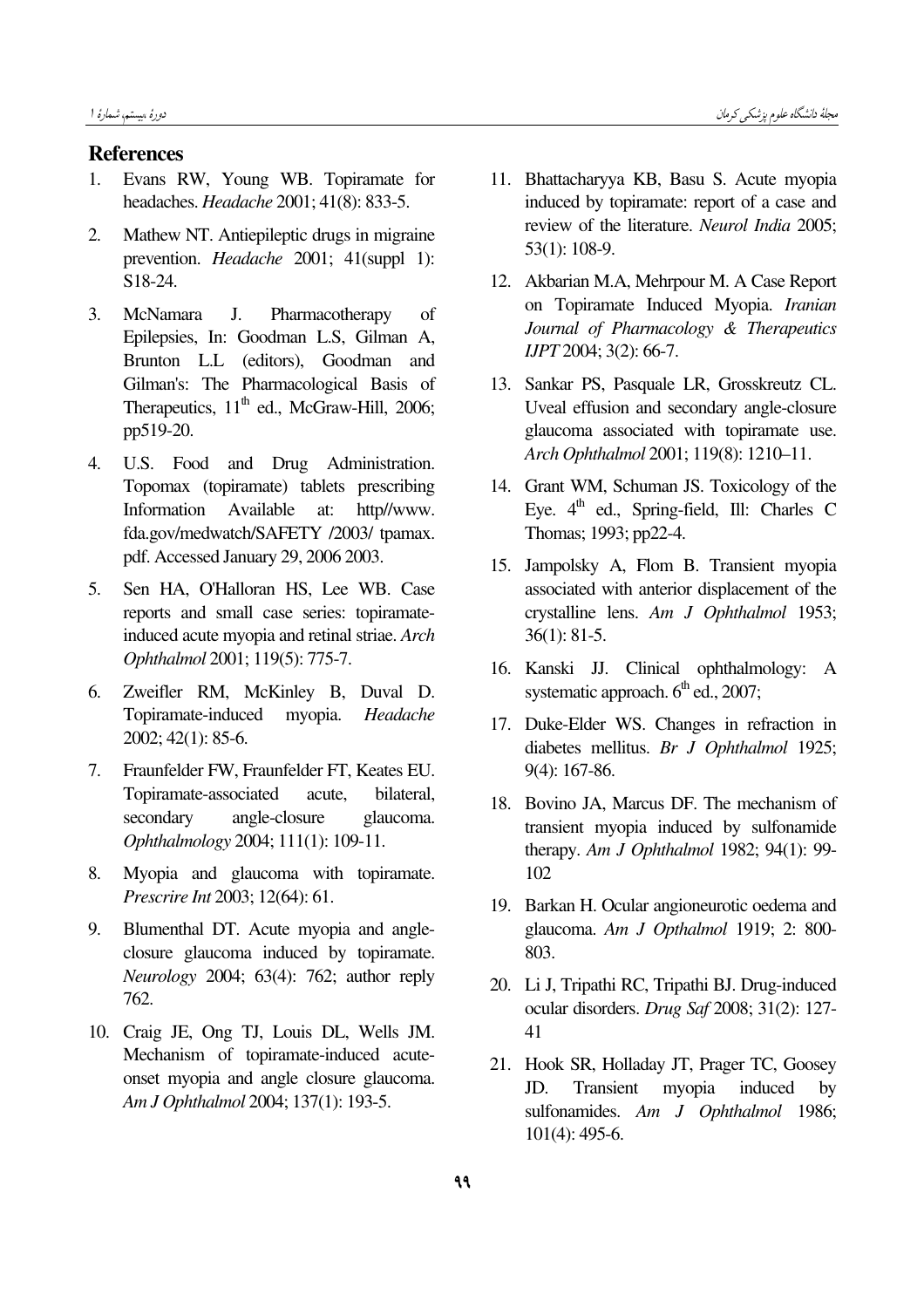- 22. Garland MA, Sholk A, Guenter KE, Acetazolamide-induced myopia. Am J Obstet Gynecol 1962; 84: 69-71.
- 23. Fraunfelder FT. Drug-Induced Ocular Side Effects and Drug Interactions.  $3<sup>rd</sup>$  ed. Philadel-phia, Pa: Lea & Febiger; 1989.
- 24. Schear NJ, Rowan AJ, Weiner JA, Haug SJ, Mindel JS. Drug-induced myopia: a transient side effect of topiramate. Epilepsia. 1990;  $31:643.$
- 25. Kreig PH, Schipper I. Drug-induced ciliary body oedema: a new theory. Eye 1996;  $10(pt1): 121-6.$
- 26. Rosenfeld WE, Sachdeo RC, Faught RE, Privitera M. Long-term experience with topiramate as adjunctive therapy and as monotherapy in patients with partial onset seizures: retrospective survey of open-label treatment. Epilepsia 1997; 38 Suppl 1:S34-6.
- 27. Privitera MD. Topiramate: a new antiepileptic drug. Ann Pharmacother 1997; 31(10): 1164-73.
- 28. Privitera MD, Brodie MJ, Mattson RH, Chadwick DW, Neto W, Wang S. Topiramate, carbamazepine and valproate monotherapy: double-blind comparison in newly diagnosed epilepsy. Acta Neurol Scand 2003; 107(3):165-75.
- 29. Brandes JL, Saper JR, Diamond M, Couch JR, Lewis DW, Schmitt J, et al. Topiramate for migraine prevention: a randomized controlled trial. JAMA 2004; 291(8):965-73.
- 30. D'Amico D, Grazzi L, Usai S, Moschiano F, Bussone G. Topiramate in migraine

prophylaxis. Neurol Sci 2005; 26 Suppl  $2: s130-3.$ 

- 31. Arnone D. Review of the use of Topiramate for treatment of psychiatric disorders. Ann Gen Psychiatry 2005: 4(1):5.
- 32. McIntyre RS, Riccardelli R, Binder C, Kusumakar  $V_{\cdot}$ Open-label adiunctive topiramate in the treatment of unstable bipolar disorder. Can J Psychiatry 2005;  $50(7)$ : 415-22.
- 33. Nickel C, Lahmann C, Tritt K, Muehlbacher M. Kaplan P. Kettler C. et al. Topiramate in treatment of depressive and anger symptoms in female depressive patients: a randomized, double-blind, placebo-controlled study. J Affect Disord 2005; 87(2-3): 243-52.
- 34. Schneiderman JH: Pharmacokinetics and pharmacodynamics. Topiramate. Can J Neurol Sci 1998; 25(3): S3-S5.
- 35. Sen H.A, O'Halloran H.S, Lee W.B. Topiramate-Induced Acute Myopia and Retinal Striae, Arch Ophthalmol 2001;  $119(5): 775-7.$
- 36. Abtahi M.A., Abtahi S.H, Fazel F, Roomizadeh P, Etemadifar M, Jenab, K, et al. Topiramate and the vision: a systematic review. Clin Ophthalmol 2012; 6: 117-31.
- 37. Singla R, Goyal V, Singla G, Gupta P, Kumar R. Acute Ocular Side Effects of Topiramate. Journal of Clinical and Diagnostic Research 2011; 5(5): 1082-5.